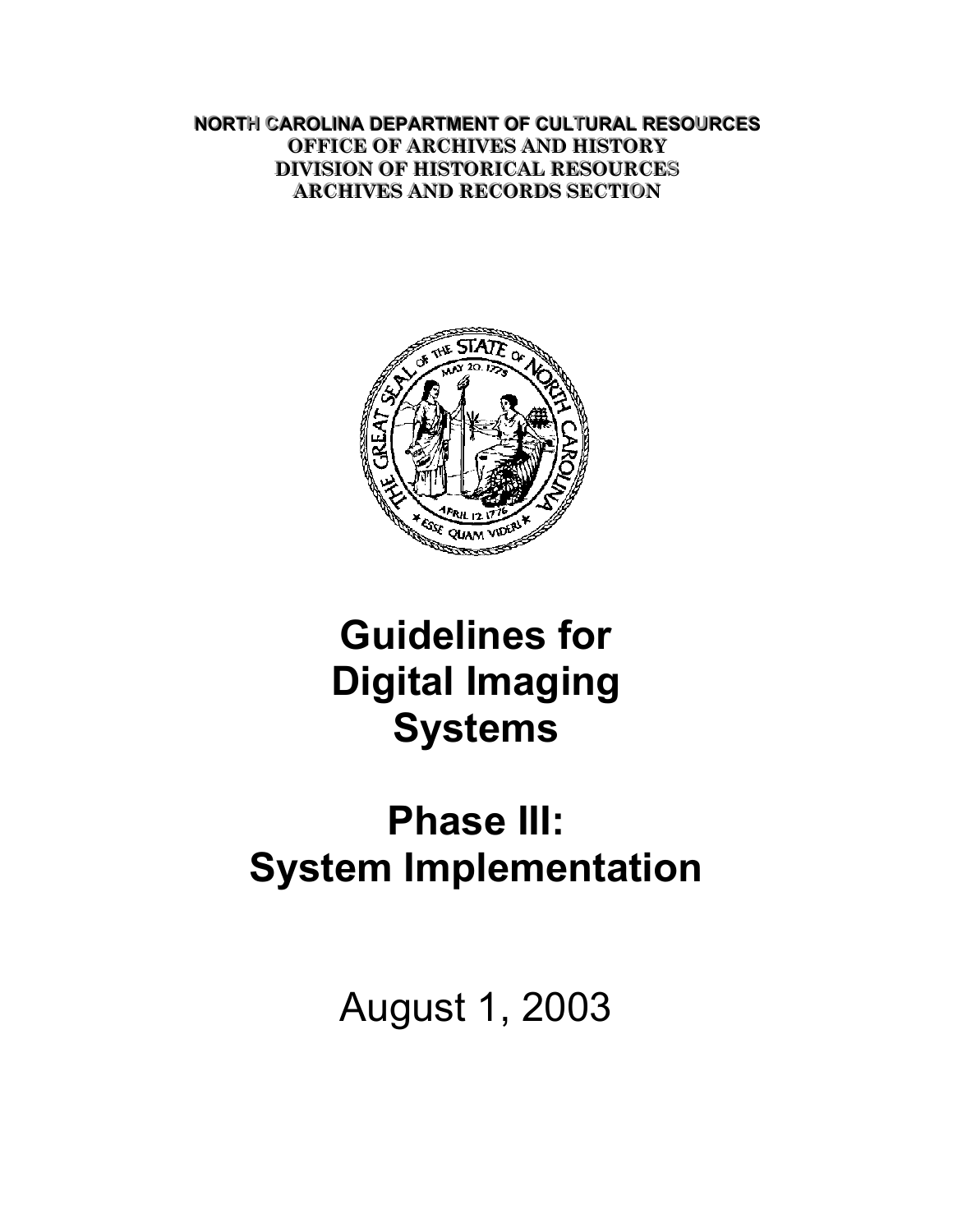#### ACKNOWLEDGMENT

The North Carolina Division of Historical Resources would like to acknowledge the assistance of the State Records Management of the Secretary of State's office of Missouri. These guidelines are based on their publication *Guidelines: Digital Imaging Systems*. In addition, we consulted publications from other states such as Alabama, Connecticut, and Mississippi.

#### PURPOSE:

We hope these guidelines will help you assess what imaging entails—the cost, the time, and the commitment. Specifically, Phase III, System Implementation discusses the details of indexing, labeling, storage, and storage conditions as well as revisiting legal issues and risk management.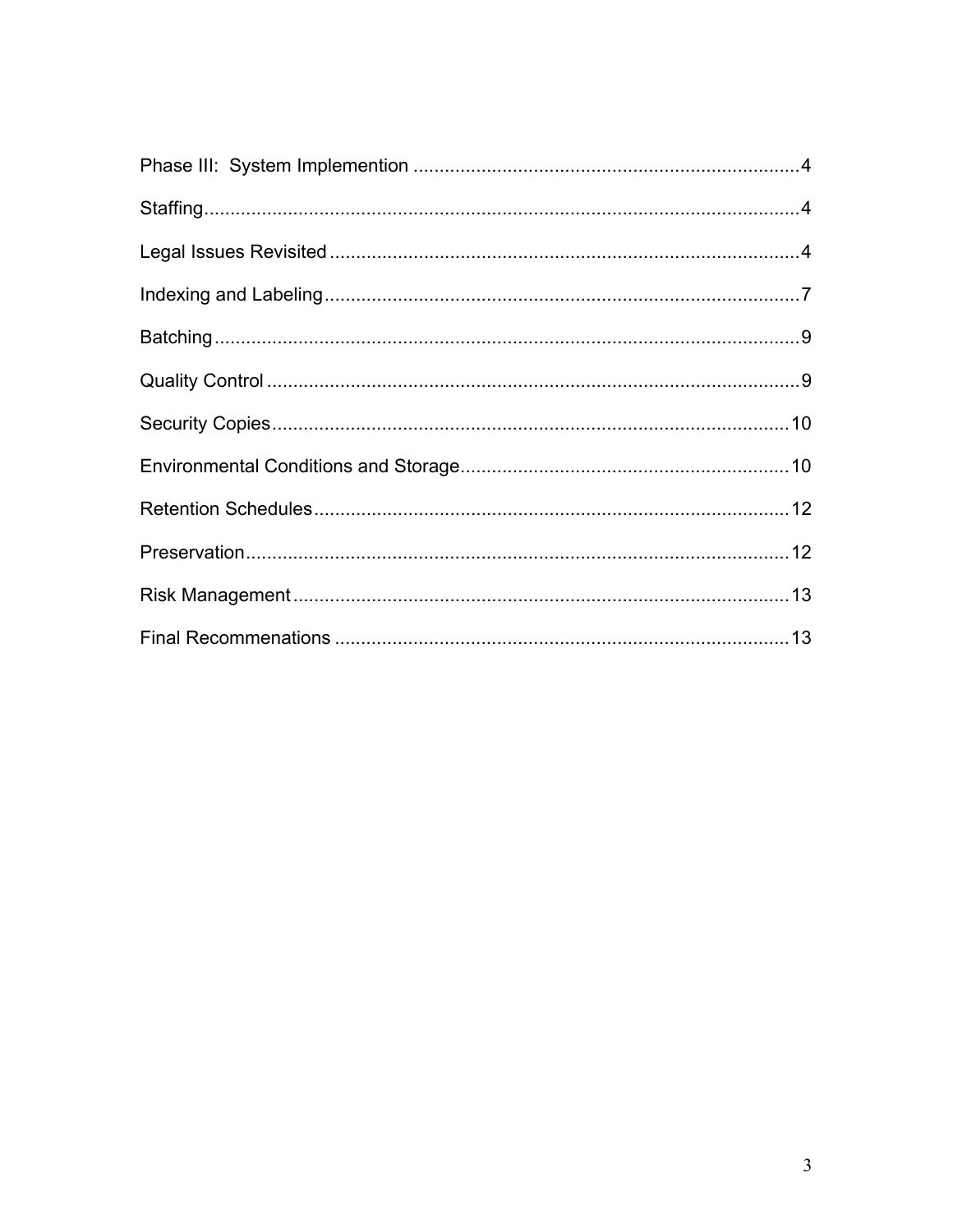# <span id="page-3-0"></span>**Phase III: SYSTEM IMPLEMENTATION**

Implementing an imaging system requires careful planning for both use of your resources and for the imaging system itself. Have a plan and budget in place for updating and operating the imaging system, identify legal issues regarding access to and integrity of your records in an imaging system, and have a plan in place for records storage and migration.

#### **Staffing**

Successful implementation of an imaging system requires the integration of many different internal and external resources. Internally, staff must be hired to operate and maintain an imaging system or existing staff must be reallocated to the project and trained to use the system. The system administrator must have knowledge ranging from system design and maintenance to daily operations. Imaging operators must have a general knowledge of computers and of imaging systems. They must also have a good working knowledge of the organization and the records it creates. Processing staff will be needed to prepare the documents for scanning. Document preparation consists of organizing the documents in a logical order, removing staples or paper clips, repairing tears, flattening wrinkles and creases, etc. This process is necessary to ensure that pages do not get caught in the scanner. The imaging system staff must have a good working relationship with the organization's technical support staff. The support of the technical staff is essential to the successful operation and maintenance of your imaging system. Technical staff can advise on compatibility issues, data integrity, and system upgrades.

Externally, the system vendor must be able to provide training, maintenance, and ongoing support in operating your imaging system. Both the imaging staff and the technical support staff must have a good working relationship with the vendor's technical support staff to ensure the smooth operation of your system.

#### **Legal Issues Revisited**

The laws governing the creation and use of records will affect your decisions. Statutes and administrative regulations may define how records are created, the media on which they may be stored, and who has what type of access rights read and write access. Develop strategies to meet your legal requirements including compliance with your approved records disposition schedule. We strongly recommend consultation with your organization's legal counsel before implementing an imaging system. Whether imaged or not, the ability to use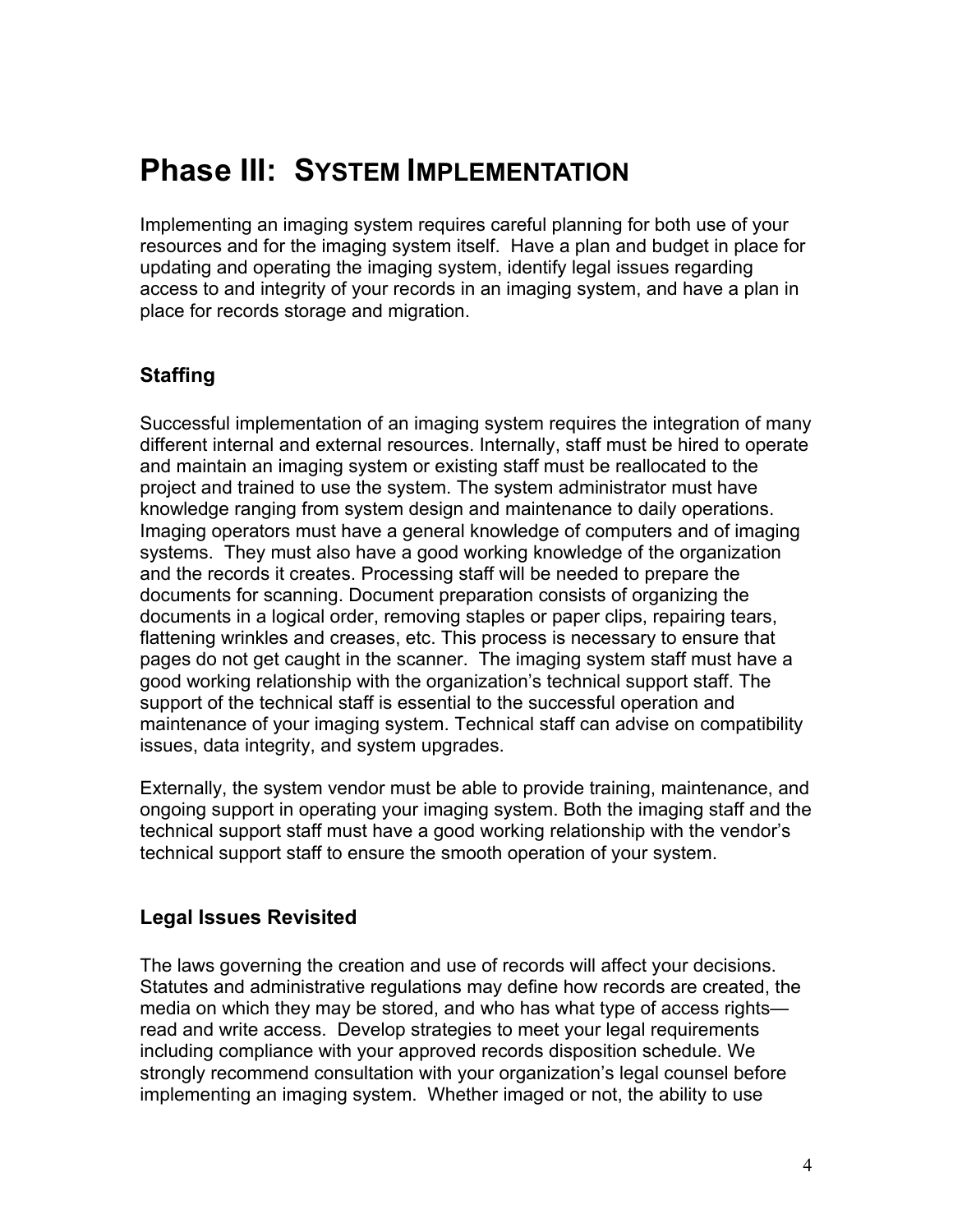records as evidence for legal, audit, and other purposes depends on establishing their authenticity and reliability. First, your organization must be able to prove that a record keeping system is used in the normal course of business. Documenting the specifications of the imaging system, training staff in the operation of the system, ensuring the integrity of the records, and conducting random audits can accomplish this. In addition, any modification of the system should be documented and include information about what was done, when it was done, and who did it. Last, state agencies and local governments must provide access to public records as mandated in General Statute 132, the Public Records Act.

**1. Imaging system documentation.** Maintain a record of information about your system. Documentation is necessary for providing audit trails, for establishing legal admissibility of images, and for use of the system by future system operators. The system administrator, working with the vendor, is responsible for such documentation. This documentation should become a part of an approved records retention and disposition program and should contain, at a minimum, the following information:

- Policies and procedures for all aspects of system operation and maintenance, including procurement, file and document preparation for scanning, data entry, quality control, indexing, corrections, expungement, redaction, back-ups, security, migration, application of safeguards to prevent tampering, and unauthorized access and printing.
- All system equipment specifications.
- A description of all hardware and software upgrades to the system, including date of maintenance and version of software.
- Contact information for manufacturers and vendors.
- Technical operation manuals.
- User operation manuals.
- All policies and procedures related to access to and security of the records.
- Any changes made to the system or the process should be documented.

2. **Training.** You must be able to show that the imaging staff has been trained to operate the system. Also, you must be able to prove that they follow the normal record keeping practices and quality controls procedures established by your organization. Your human resources department may be able to help you develop training programs and guidelines. Such records should be included on an approved records disposition schedule.

3. **Integrity.** Integrity of electronic records refers to both the physical and intellectual integrity of the information. Maintaining the physical integrity concerns two issues: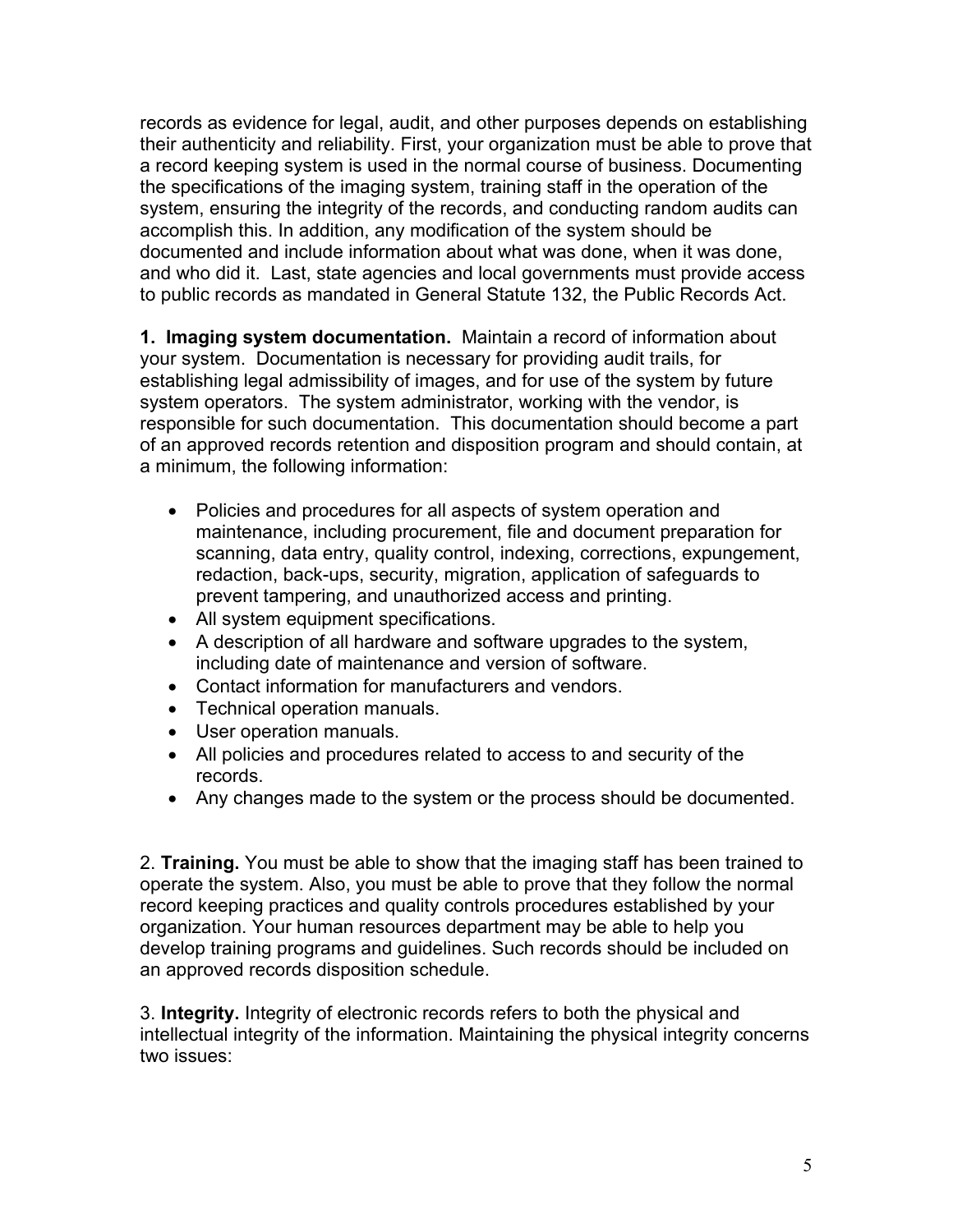- *The actual condition of the media storage device—*questions such as: has the media deteriorated, been scratched, or has it been exposed to extreme temperatures need to be assessed.
- *The reliability of the record after compression or migration—* after such events, has the appearance of the document been altered?

4*.* The intellectual integrity of a record is based upon the authenticity or truthfulness of the information within the record. A system should be in place for electronic records that validates access procedures and documents modifications to the records over time. To establish the integrity of the records, at a minimum, the following standards should be in place:

- o The identity of a record's creator is verified.
- o Quality control on the records is conducted.
- o Permission to read, write, and delete files is appropriately restricted.
- o Periodic system audits are conducted.
- o Data transmission includes data error checking and correction.
- o Data are regularly backed up.
- o Updates and changes to the system are documented.
- o Complete the *[Self-Warranty](http://www.ah.dcr.state.nc.us/e-records/manrecrd/swfintro.htm)* (*[www.ah.dcr.state.nc.us/e](http://www.ah.dcr.state.nc.us/e-records/manrecrd/swf.htm)[records/manrecrd/swf.htm](http://www.ah.dcr.state.nc.us/e-records/manrecrd/swf.htm)*) document found in the publication *[North](http://www.ah.dcr.state.nc.us/e-records/manrecrd/manrecrd.htm)  [Carolina Guidelines for Managing Public Records Produced by](http://www.ah.dcr.state.nc.us/e-records/manrecrd/manrecrd.htm)  [Information Technology Systems](http://www.ah.dcr.state.nc.us/e-records/manrecrd/manrecrd.htm)* (*[www.ah.dcr.state.nc.us/e](http://www.ah.dcr.state.nc.us/e-records/manrecrd.htm)[records/manrecrd.htm](http://www.ah.dcr.state.nc.us/e-records/manrecrd.htm)*) issued by the Department of Cultural Resources.

5. **Auditing.** We strongly recommend that you conduct periodic and random audits of the imaging system to ensure that the system is operating within the established records management guidelines and that the data remains viable. Prior to beginning an imaging project, management should establish both acceptable error limits and procedures for correcting systems that do not meet those limits. Documentation of audits should be kept with the imaging system documentation and should become a part of an approved records disposition schedule and part of your overall project planning committee.

6. **Access.** Unless otherwise closed by statute, the N.C. Public Records Law requires the public records of state and local governments to be made available to the public in any reasonable format requested by the public. In addition, General Statute 132-6.1 (b) requires that all databases be indexed. You can find guidelines for indexing at *[http://www.ah.dcr.state.nc.us/e](http://www.ah.dcr.state.nc.us/e-records/pubdata/default.htm)[records/pubdata/default.htm](http://www.ah.dcr.state.nc.us/e-records/pubdata/default.htm).* To ensure the records are easily accessible throughout their retention period for internal, as well as public use, the record keeping system should:

- Provide for clear identification of the record.
- Permit easy and timely retrieval of individual records and record series.
- Retain the records in a usable format.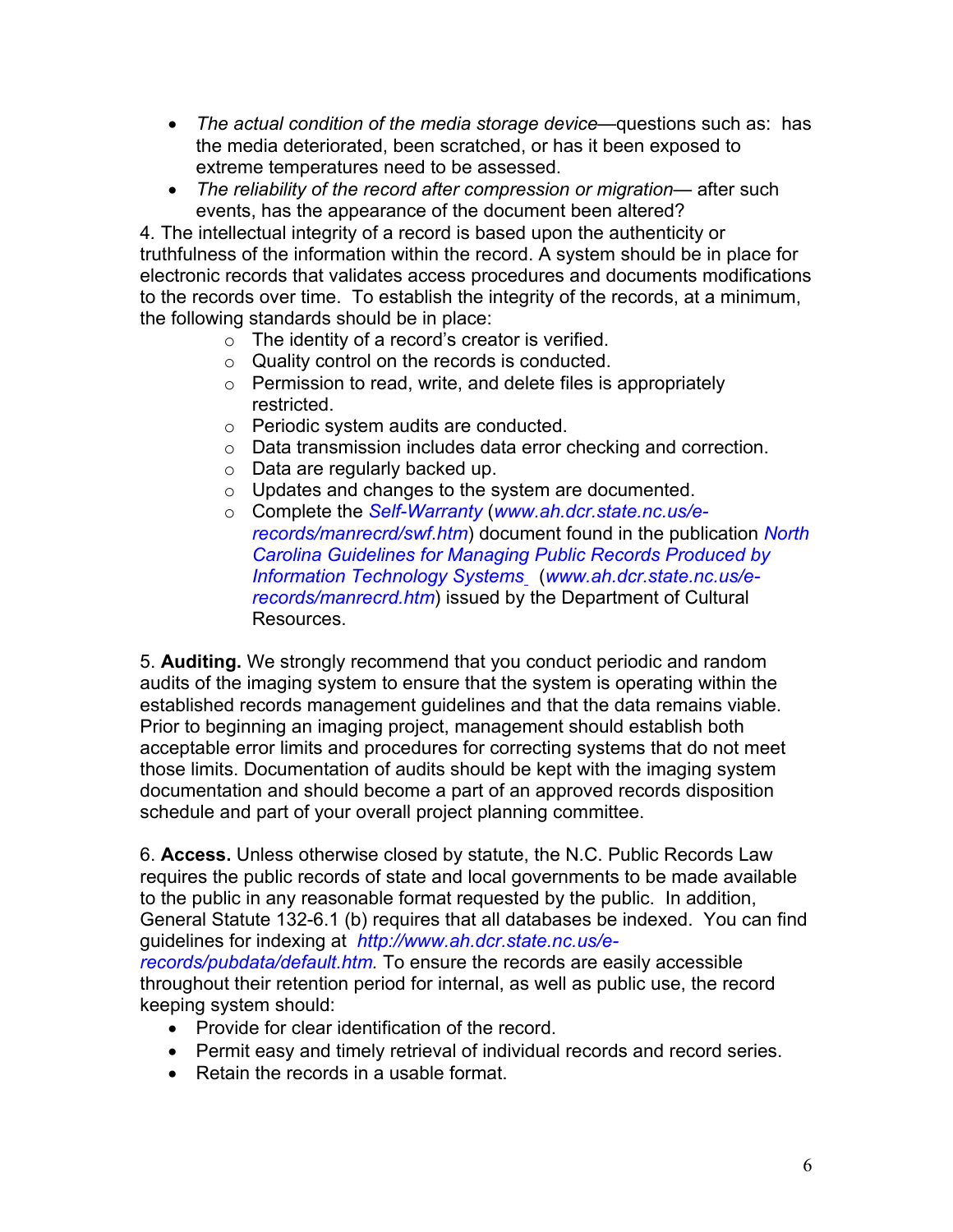<span id="page-6-0"></span>7. **Expungement, Redaction, Encryption Capabilities**. Government offices should have in place a strategy to guarantee that material exempted from disclosure is not made available to the public. Imaging systems should have the capability to expunge images and index entries and to redact confidential portions of images or indexes when required by law. You cannot refuse access to a file because of an inability to block certain records or parts of certain records. The potential need for expungement, redaction, and encryption capabilities must be assessed on the front end and discussed with vendors when planning for long-term usability of an imaging system. Explanation of procedures for expunging information on WORM optical systems may be found in **ANSI/AIIM TR28-1991**, *The Expungement of Information Recorded on Optical Write-Once-Read-Many (WORM) Systems*.

### **Indexing and Labeling**

Records constitute a corporate resource. To assure that the resources remain accessible, an indexing database that facilitates efficient retrieval, ease of use, and up-to-date information about the images stored in the system should be developed. To ensure that the value of the information in the record is maintained and can be retrieved from an electronic record, three elements must be present:

- *Content* refers to the subject matter of the record, while
- *Structure* focuses on use of fonts, headings, spacing, etc., as part of the meaning of the content, and
- *Context* refers to the relation of one record to other records.

The content, structure, and context a system captures in the indexing and labeling components are commonly referred to as metadata. Metadata is essentially "data about data," which describes an information resource. It is important to capture the image metadata to allow future users to discover the context in which the record was produced and to permit the owner of the record to manage it. There are several national and international organizations working toward establishing indexing standards. There are many metadata schemes, including but not limited to, the Dublin Core (DC), Encoded Archival Description (EAD), Text Encoding and Interchange (TEI), and Machine Readable Cataloging (MARC), which are being used at various institutions today. If you choose not to adopt one of these standards, then at a minimum, the metadata you capture should include:

- Title Of the document
- Creator/Author Including other contributors
- Date Date of document creation/creation of image
- Unique identifier Such as a coding system for different document types
- Format –To include operating system, software configurations, and versions thereof
- Definition A statement that clearly represents the concept and essential nature of the record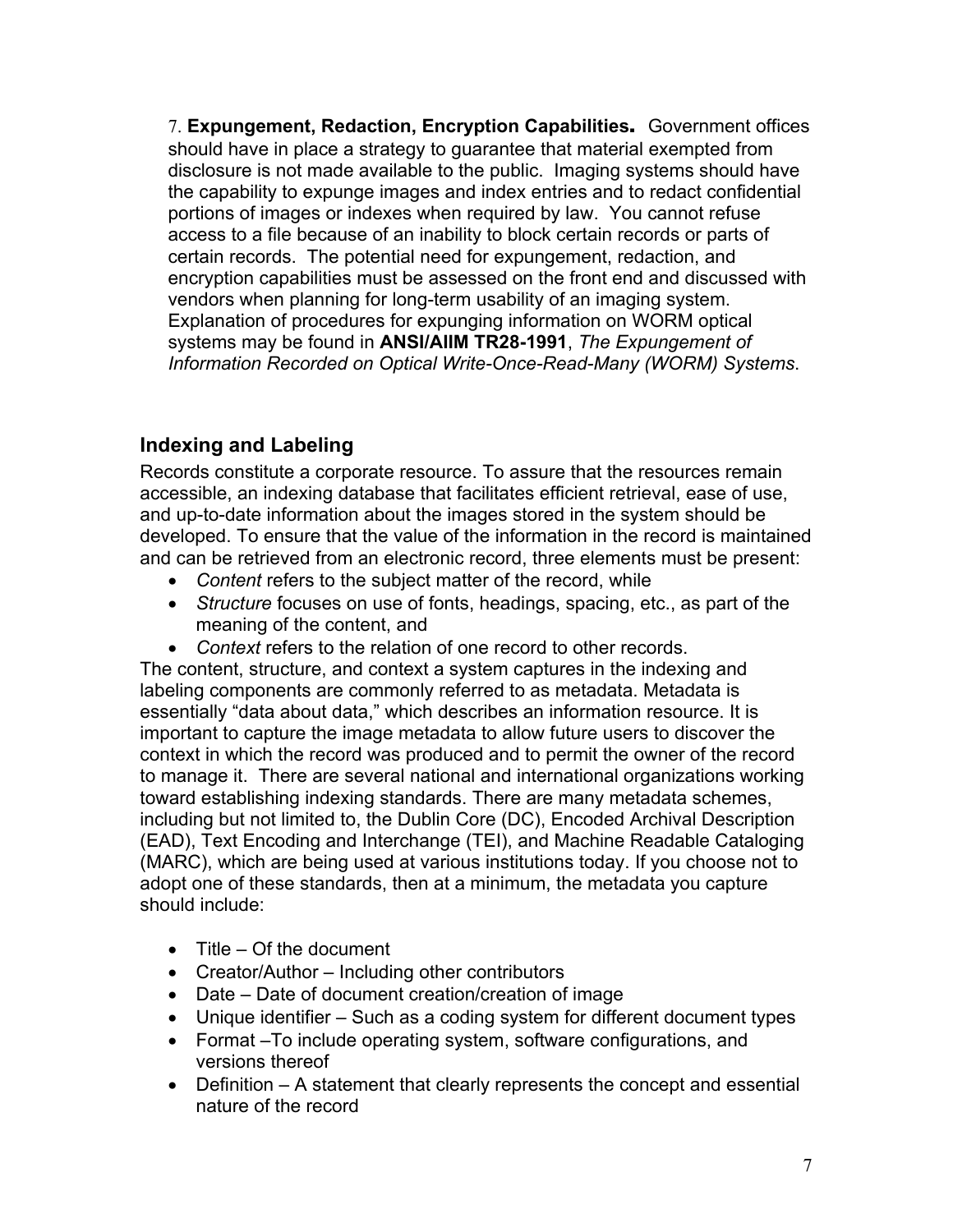- Rights and Security Indicate if special authority is needed to access the information, and who has that authority
- Data type –Indicates if it is a written document, photograph, etc.
- Keywords use a controlled vocabulary dictionary or list if possible. Several industries have published their thesauri on the World Wide Web.
- Comment For additional information

Whatever media you choose for your imaging system, make sure that you clearly label all disks, tapes, or other removable storage containers with enough information that the contents of the storage instrument can be determined years later, by different staff. At a minimum, the label should include:

- Identifiers— including creator, date created, division or agency where created
- Name of agency, unit, and division that is responsible for the records on the disk
- Hardware, operating system, and software required to access the index or information on the disk
- Encoding standard and version
- Level of security or restricted access
- Sequential number or other specific identifier that identifies the disk in the series of disks used by the system
- Identification of the disk as master or back-up storage copy
- Retention dates of the information on the media
- Data classification: If it is stored off-site, is the data confidential, who can access it, who can read the data, and are there different levels of confidentiality, e.g. are parts of the record public records while parts of it are confidential?

If the disk or other format is too small to include all of the information on the label, then establish a coding system that can be linked back to an index that holds all of the vital information. Documentation relating to the coding system and index must be maintained for as long as it relates to any labeled storage medium that utilizes that coding system, and should become a part of your organization's approved records retention and disposition schedule.

If you choose to use a marker on your CDs, use a water-based permanent marker. Do not use a Sharpie® pen, or one like it, on the CD. There is a modest amount of anecdotal evidence that the use of solvent-based ink markers (Sharpies® use an alcohol-based ink), particularly on CD-R/RWs without a protective coating and CD-R/RWs kept in a warm to hot environment can lead to long-term penetration of the ink to the data layer with resulting damage to the data. The standards organization for CD-R/RW media also advises that people use markers with permanent, water-based inks.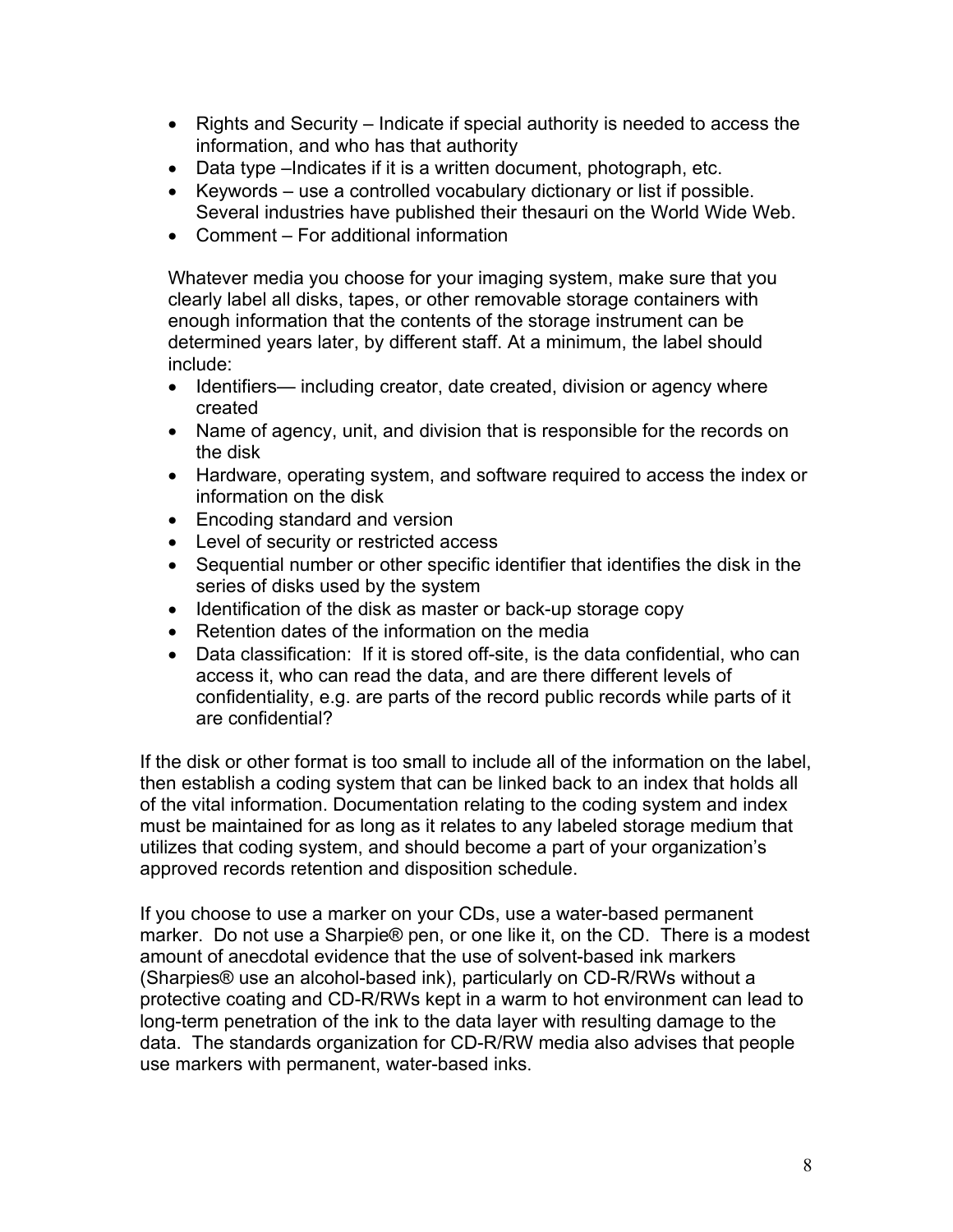# <span id="page-8-0"></span>**Batching**

Once you have determined what types of records you want to scan, you need to address the issue of whether you will create a file for each image or for a file for each document. PDF files can contain multiple page as well as multi-page TIFF files. Multi-page files can be created as they are scanned, or you may choose to scan the images in batches, then assemble the images into multi-page files in a second step. After the images have been created, it is sometimes unclear where one document ends and the next starts. Inserting a "header" page in the stack of pages before the beginning of each document will help. This header page can simply be a blank page or can be prepared ahead of time to include metadata such as the document's title, etc. If each page of a document will be kept as a separate file, then some method should be used to record which images comprise which documents. In this case scanning should be done in small batches so that the images and document indexes can be checked for quality and accuracy and any rescans can be done without having to search through many files.

# **Quality Control**

It is essential to the success of the imaging project that the image produced is the best image possible. Imaging operators should test the system at least at the beginning of each series of similar documents by scanning a test target. Test targets can be obtained from the Association for Information and Image Management, **AIIM TR 37-1996**, *Compilation of Test Targets for Document Imaging Systems*. The image operator should also monitor the scanned images. If the quality is poor, then the system operator must rescan the documents or pages and possibly adjust the scanning parameters. The frequency of quality control monitoring should be determined by the type of the documents, but should occur at least once during each session. The accuracy of the index must also be verified through visual inspection by a second staff member of each index entry following either entry of terms or created through optical or intelligent character recognition. The system should also include the ability to rescan and correct indexing errors before the image and/or index is written to optical media. Quality control issues must be raised with vendors during the selection process and be considered when planning for time and staff budgeting. Since original records are usually destroyed once reformatted, the importance of image and index quality control must not be underestimated. Information regarding the establishment and use of procedures for the ongoing control of quality within an electronic imaging system may be found in the ANSI/AIIM MS44-1988 (R1993), *Recommended Practice for the Requirements and Characteristics of Documents Intended for Optical Scanning* (**ANSI/AIIM MS52, 1991**)

In order for images to be easily retrieved, an index needs to be created from the scanned images. This can be done by manually by entering descriptive information into a database for each document, or automatically by first OCRing each document, then, with the aid of a full-text database software application,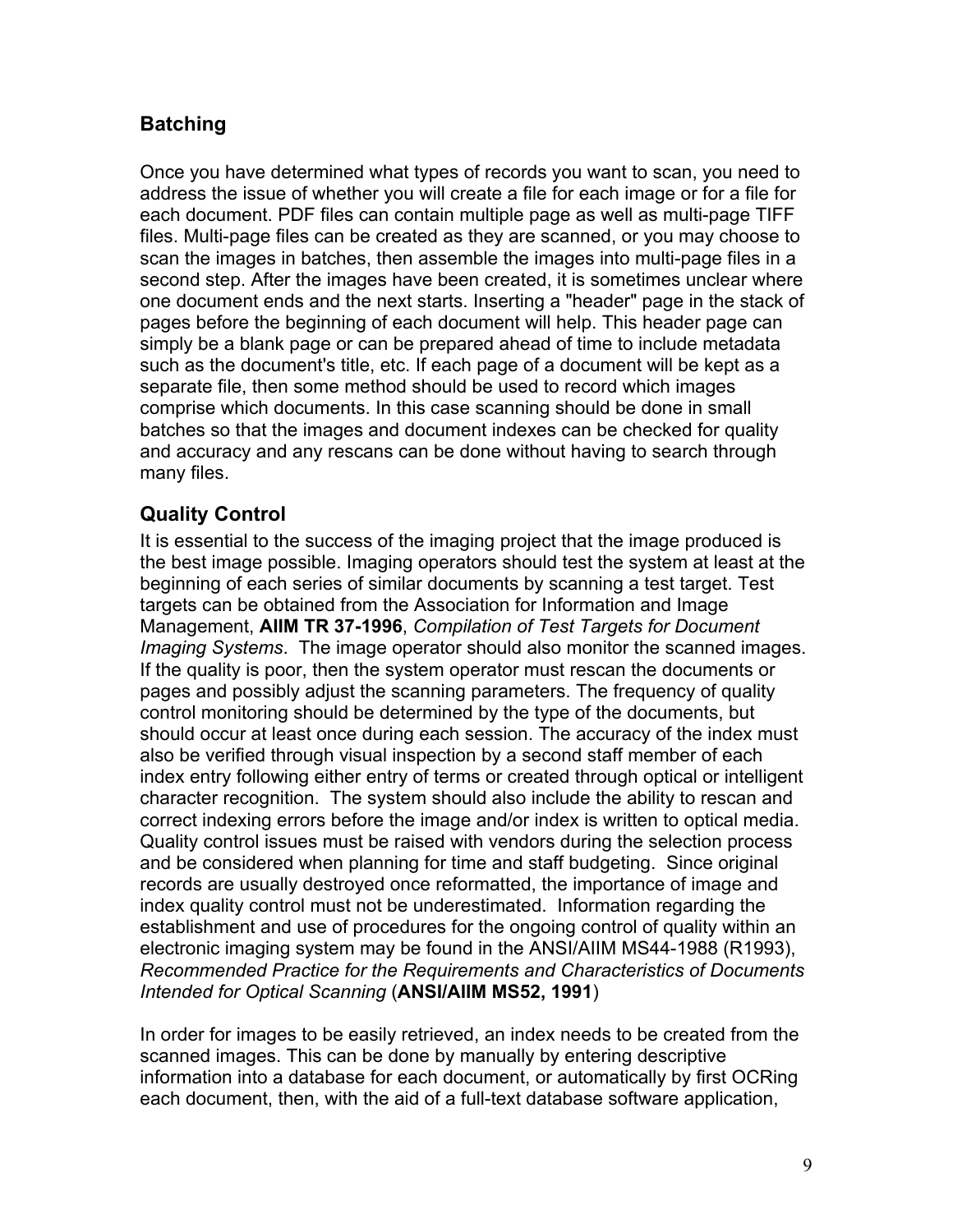<span id="page-9-0"></span>having the computer add each word to the index. The type of document you scan, will help you determine whether or not you will use a manually created index, an automatically created or both. In some cases such as forms, the documents can be designed so that a portion or the form when scanned and then OCRed can be used to supply specific manual-type indexing fields, while other parts are OCRed to supply full text databases. Some documents do not OCR well, particularly handwritten documents. Those images will have to be manually indexed. By keeping the batch numbers relatively small, e.g. 100 images or less, it will be easier to perform quality control and to add indexing terms. These issues should be discussed as earliest as possible, as they will determine in large part how documents will be accessed, and which software systems will be employed.

Once the images have been captured and placed on the storage medium, you will need to monitor the maintenance of the storage medium to ensure the records are accessible and their integrity intact. The type of storage medium you choose will determine how you will set up your quality control guidelines for storage. You should check with your vendor for recommendations for winding magnetic tape. A schedule and percentage base for random sampling of disks for signs of deterioration and corrupt files should be in place.

Error detection and correction is the ability to predict the point at which an optical storage disk is no longer readable. This ability is critical if the recopying of disks is to take place at the appropriate time. Refer to **ANSI/AIIM MS 59-1996,** *Media Error Monitoring and Reporting Techniques for Verification of Stored Data on Optical Digital Data Disks.* 

# **Security Copies**

Producing a security copy of the output serves to protect your organization in the event the working copy becomes damaged, lost, or destroyed. We recommend storing security copies in an off-site location, with strict control access. Security copies should be properly labeled with information to include date, system, and software used, and any existing restrictions on access. For more information on security copies, please see the *[Security Back-up Files as Public Records In](http://www.ah.dcr.state.nc.us/sections/archives/rec/BackupsProcedsfinal020822.pdf)  [North Carolina: Guidelines for the Recycling, Destruction, Erasure, and Re-use of](http://www.ah.dcr.state.nc.us/sections/archives/rec/BackupsProcedsfinal020822.pdf)  [Security Backup Files](http://www.ah.dcr.state.nc.us/sections/archives/rec/BackupsProcedsfinal020822.pdf)*

(*[www.ah.dcr.state.nc.us/records/BackupsProcedsfinal020822.pdf](http://www.ah.dcr.state.nc.us/records/BackupsProcedsfinal020822.pdf)*)

# **Environmental Conditions and Storage**

You should adhere to the media manufacturer's vendor's recommendations for specific environmental conditions in which the media should be stored. These recommendations should include information relating to ideal temperature, humidity, and storage orientation. Both the working and security storage locations should adhere to the recommended environmental specifications. If the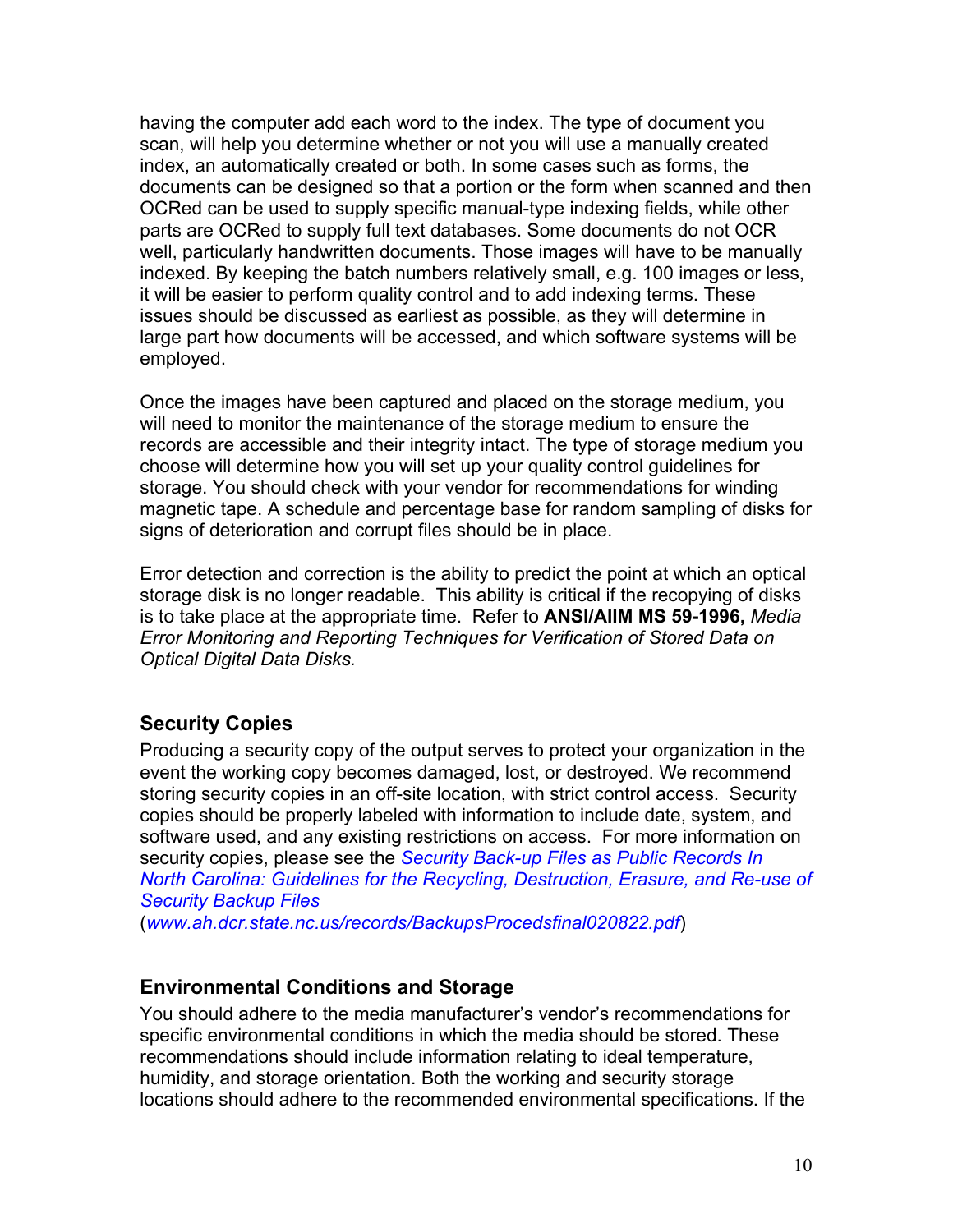recommended storage conditions cannot be met, you should ensure that the environmental conditions of the storage location are stable and do not or rarely fluctuate. Technical experts recommend a stable environment with a temperature between 65 and 75 degrees Fahrenheit and a relative humidity between 30 and 50 percent. Adverse storage conditions, especially high humidity, can cause rapid deterioration of the media. All media should be kept free of condensation. In addition to the guidelines for the physical storage of the media, it is vital that guidelines be in place for the storage and maintenance of the records on the media. As a rule, electronic media are less stable than paper. Dust, debris, and fingerprints affect optical disks. To protect disks from warping they should not be subject to pressure and should be stored in an upright position when not in the disk drive.

In addition, unlike paper or microfilm, digital images are not readable without the assistance of computer hardware and software. Because digital storage media are not permanent, and rapid changes in computer technology are constant, a conversion strategy for retaining and retrieving stored information should include refresh and migration guidelines.

- 1. **Refresh**. Refreshing involves copying information from one storage medium onto a newer more stable storage medium. For example, transferring the information stored on a three-year-old WORM disk to a new WORM disk. It is recommended that the media should be refreshed every three to five years, depending on the media type.
- 2. **Migration**. Migration is the process of transferring digital information from one storage format to another, or from one generation of hardware and software to the next. For example, transferring data from 5¼-inch floppy disks to a CD-ROM, or upgrading from imaging software version 3.0 to version 4.0. Currently, migration is the best practical means for retaining and retrieving data over time. Migrations have to be carefully planned, executed, and audited to ensure against data loss. Though migration is a time consuming and expensive process, with proper guidelines in place, the costs can be minimized. You should also consider copyright laws when creating a migration strategy. Currently, the same copyright laws apply to both printed materials and electronic media. Since most software is copyrighted, make sure you negotiate with vendors for the rights to the data you have created and to have the ability to migrate necessary software components to be able to access your data. In some cases, you may lose the right to use an earlier version of software once you upgrade to a newer version. Another option for avoiding copyright infringement is to use open systems architecture and know the licensing agreement. Migration and long-term usability planning must also include consideration of continuing information retrieval requirements.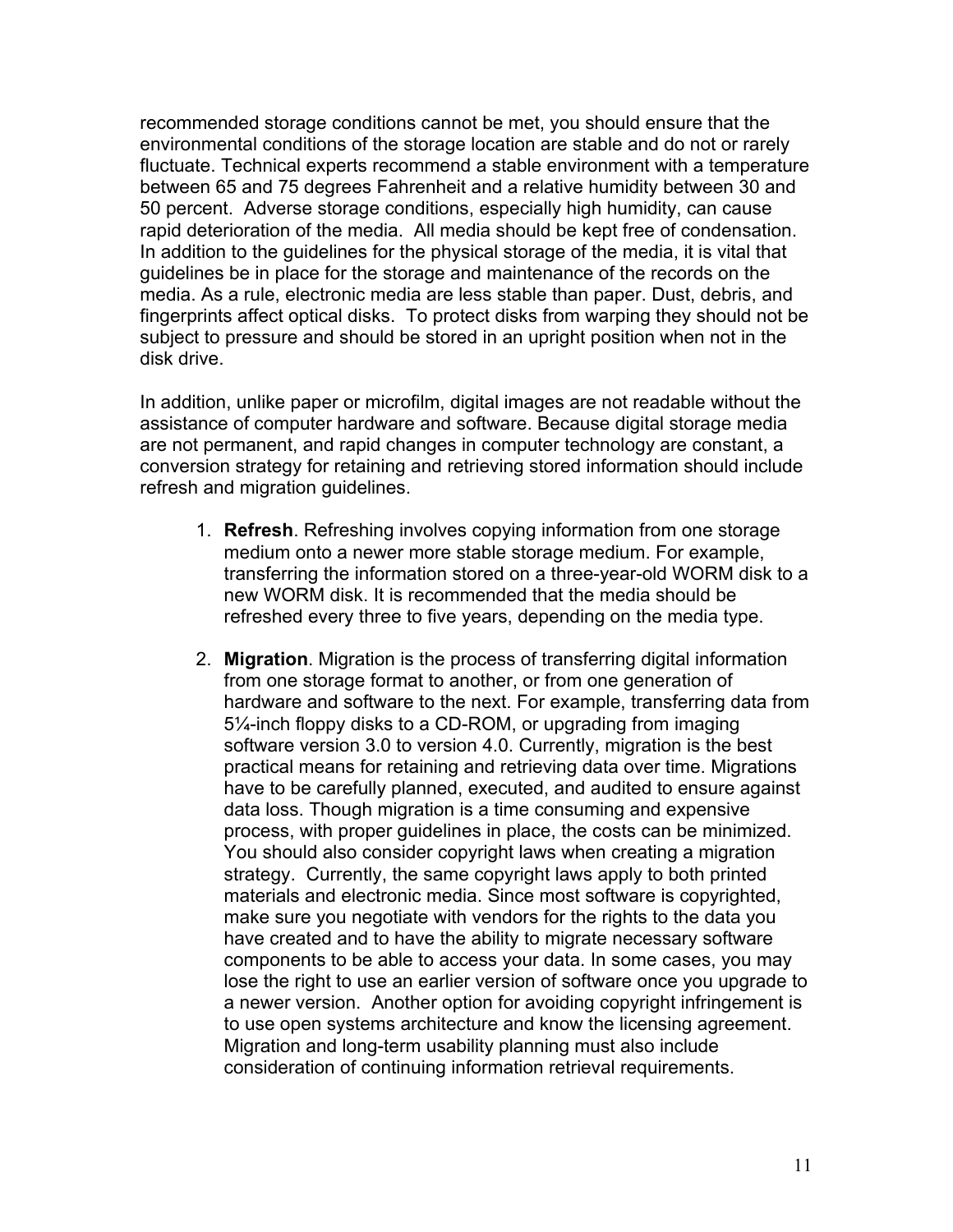# <span id="page-11-0"></span>**Retention Schedules**

The fact that you are storing information in an electronic format does not by itself impact the decision as to how long you will retain that record. It is the information contained on the medium, whether paper or electronic, which must be considered. General Statute 132 requires governmental offices to retain and to make available certain types of records for a determined period of time. Each record series should have a defined retention schedule. If you are unfamiliar with the retention schedules for your agency, contact your records analyst. A listing of records analysts can be found at

*<http://www.ah.dcr.state.nc.us/sections/archives/rec/analysts.htm>* or *<http://www.ah.dcr.state.nc.us/sections/archives/rec/contact.htm>* For the purpose of this document, retention periods will be broadly defined as:

- Short-Term creation to five years
- Medium-Term six to nine years
- Long-Term ten years and longer

Guidelines for each period will need to be in place. You will need to determine how often you will refresh and/or migrate the records, if different quality control measures should be used for different retention periods, and if you will store all the records in one location or separate locations based on the retention periods.

After a record has met its retention period, then your agency should proceed with the disposition of the record. If you will be destroying the records, it is important that the plan for destruction is in place before you implement the imaging system. Depending on the type of storage system you choose, this may mean destroying disks or magnetic tapes. By placing like records on the same storage disk you will be able to destroy records with the same retention periods. Otherwise, you would have to migrate records that are not eligible for destruction to another medium first. You must develop standards that ensure the record is completely destroyed once the retention period has been met.

#### **Preservation**

Preservation in the digital world means ensuring continuing access to high quality, eye-readable original source documents. Permanently valuable records maintained in an image based record keeping system will require a welldeveloped migration strategy and the most diligent efforts to keep them accessible. As much contextual information as possible must be captured to ensure the survival of the historical meaning. At this time we recommend microfilm for the retention of permanent records. With the proper equipment, digital images can be scanned to and created from microfilm. Microfilm's longevity is proven, it does not require software to read, and it is a cost-effective alternative to refreshing optical or magnetic media.